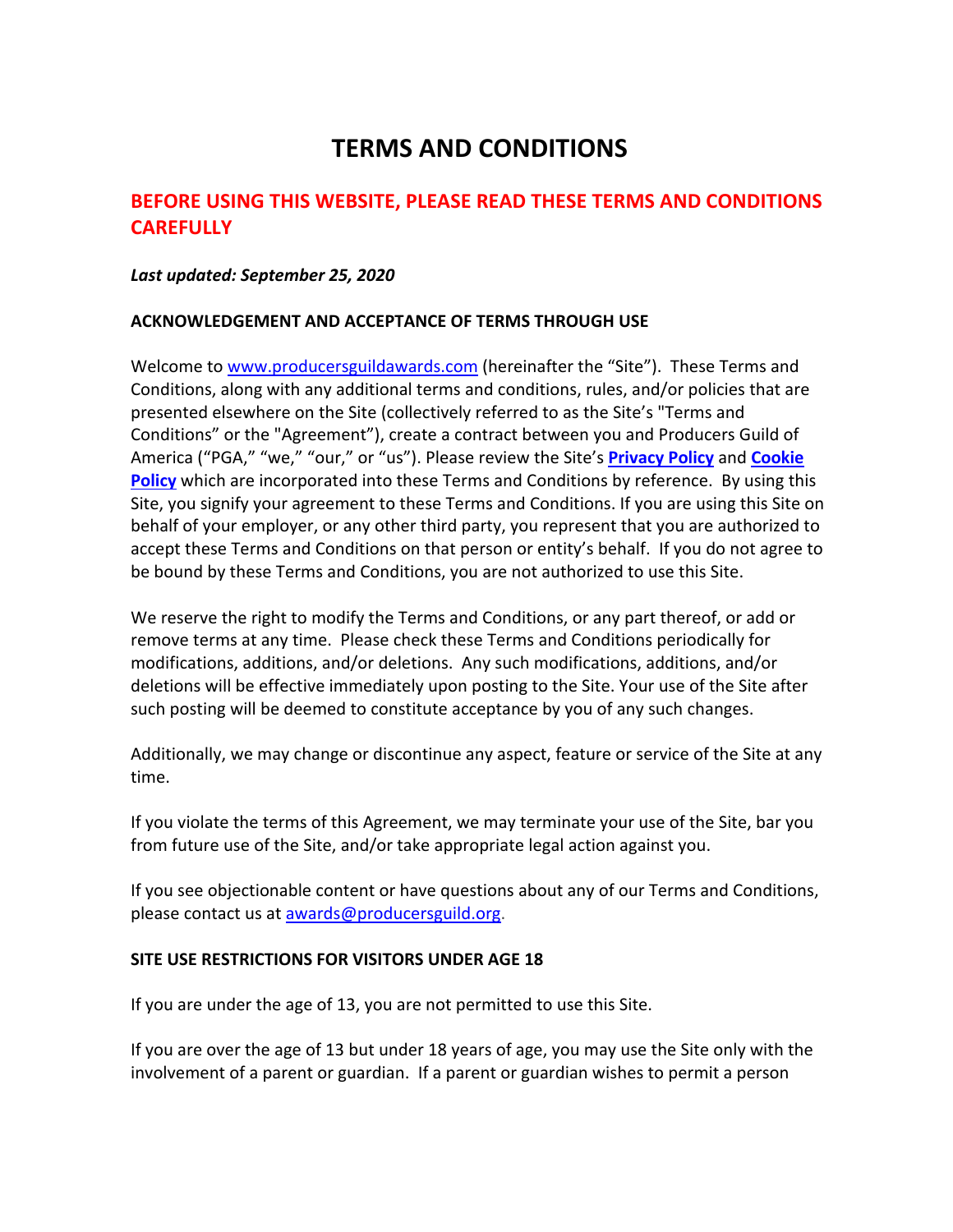under 18 to use this Site, then s/he agrees to supervise all use of the Site by the minor, and will email the PGA at awards@producersguild.org with her/his explicit permission and acceptance of full legal responsibility for the acts and/or omissions of the minor. If you are not yet 18 or are accessing this Site from a country where material on this Site is prohibited or illegal, please leave now as you do not have permission to access this Site.

## **INTELLECTUAL PROPERTY: COPYRIGHT**

All content appearing on the Site is protected under applicable intellectual property laws, including copyright, and any other laws of the United States and/or other countries. You may not use, modify, publish, transmit, participate in the transfer or sale, create derivative works, or in any way exploit any of the Site's content, in whole or in part. Except as otherwise expressly permitted under copyright law, no copying, redistribution, retransmission, publication or commercial exploitation of downloaded material will be permitted without our express permission and that of the copyright owner. In the event of any permitted copying, redistribution or publication of copyrighted material, no changes in or deletion of author attribution, trademark legend or copyright notice shall be made. You do not acquire ownership rights to any materials posted on or viewed through the Site. The posting of information or materials on the Site does not constitute a waiver of any right in such information.

PGA respects the rights of copyright owners. If you believe that your work appears on our Site in a way that constitutes copyright infringement, please provide our copyright agent with the following information (consult your legal counsel and/or see Section 512(c)(3) of the Digital Millennium Copyright Act to confirm these requirements):

- 1. an electronic or physical signature of the copyright owner or of the person authorized to act on behalf of the owner of an exclusive right that has been allegedly infringed;
- 2. a description of the copyrighted work that you claim has been infringed;
- 3. a description of where the material that you claim is infringing is located on our Site, and information reasonably sufficient to permit us to locate the material;
- 4. your address, telephone number and email address;
- 5. a written statement by you that you have a good faith belief that the disputed use is not authorized by the copyright owner, its agent, or the law; and
- 6. a statement by you, made under penalty of perjury, that the above information in your notice is accurate and that you are the copyright owner or are authorized to act on the copyright owner's behalf.

To notify us of an alleged copyright infringement, please contact: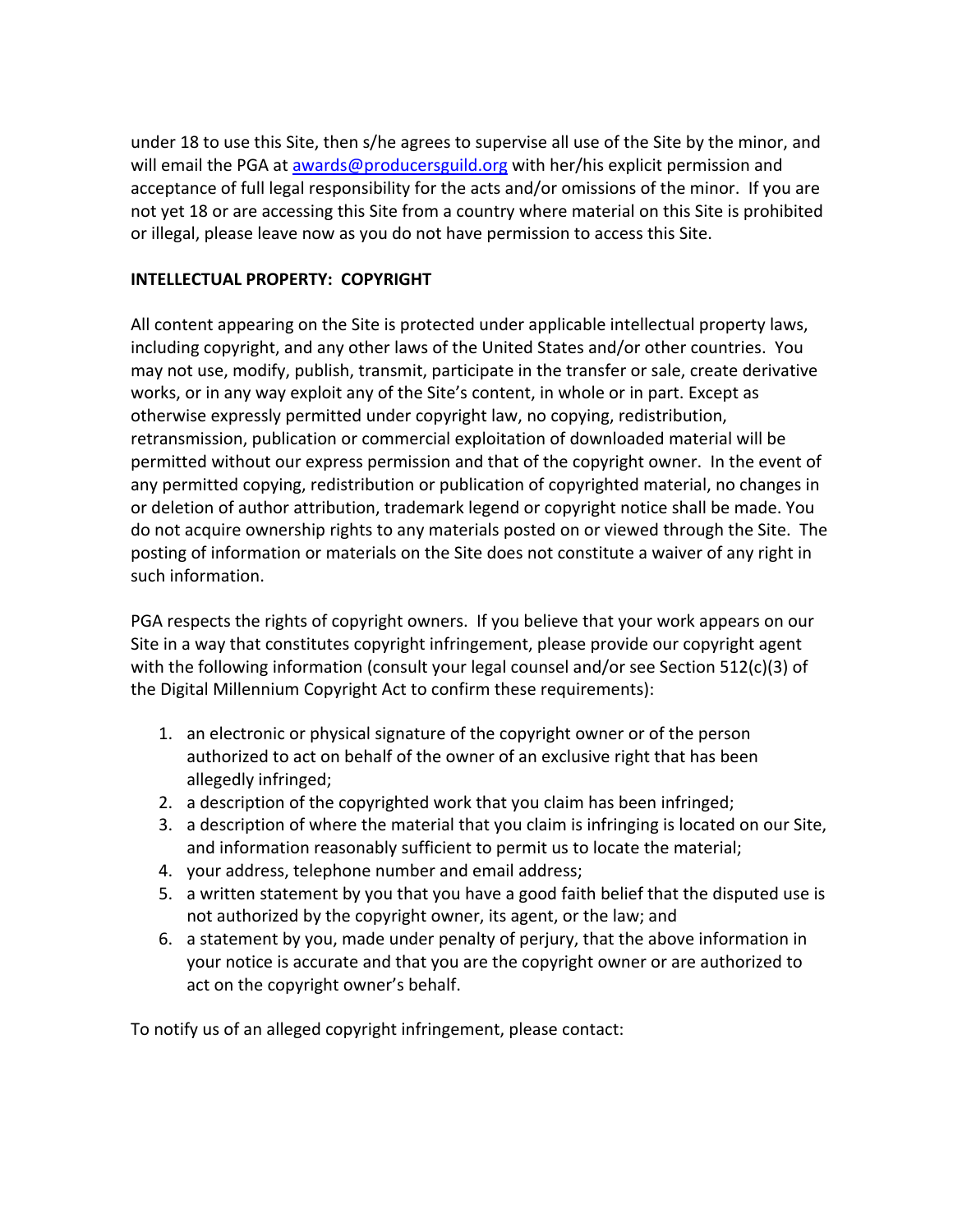Name: Michael Yarbro Address: 11150 West Olympic Blvd., Suite 980, Los Angeles, CA 90064 Phone: (310) 358-9020 ext. 113 Email: myarbro@producersguild.org

#### **INTELLECTUAL PROPERTY: TRADEMARKS**

Unless otherwise indicated, all names, graphics, designs, logos, page headers, button icons, scripts, commercial markings, trade dress and service names included in the Site (hereinafter "Marks") are trademarks of the PGA, or our licensors, sponsors or suppliers, and are protected by the trademark laws of the United States and/or other countries. You may not use, modify, publish, transmit, participate in the transfer or sale of, create derivative works of, or in any way exploit any Marks on this Site without express permission from the of the owner of the particular Mark.

#### **ACCOUNT CREATION AND SECURITY**

You may need an account in order to use some of the functionalities of the Site. The creation of an account may include our collection of your personal information. Please review our Privacy Policy for details regarding the collection and use of your personal information. You may create your own account, or your account may be assigned to you by an administrator, such as your employer. If you are using an account assigned to you by an administrator, different or additional terms may apply and your administrator may be able to access or disable your account.

To protect your account, please keep your username and password confidential. You are responsible for all activity that takes place on or through your account and for all information, including personal information about you or others, that you provide whether in draft or final/completed form. If you learn of any unauthorized use of your username, password or account, please notify the PGA at awards@producersguild.org and take the appropriate steps to reset your password.

#### **USER GUIDELINES**

The Site contains interactive features that allow you to provide information -- including your personal information and the personal information of others (e.g., names, titles, phone numbers, email addresses, and physical addresses) -- by responding to forms through the Site and/or by uploading documents to the Site including, without limitation, contact lists, screen credits, photographs, videos, correspondence, production schedules, agreements, and any other information you provide related to a motion picture or television production being considered for Producer Mark certification and/or awards eligibility, whether such information is in draft or final/completed form and whether or not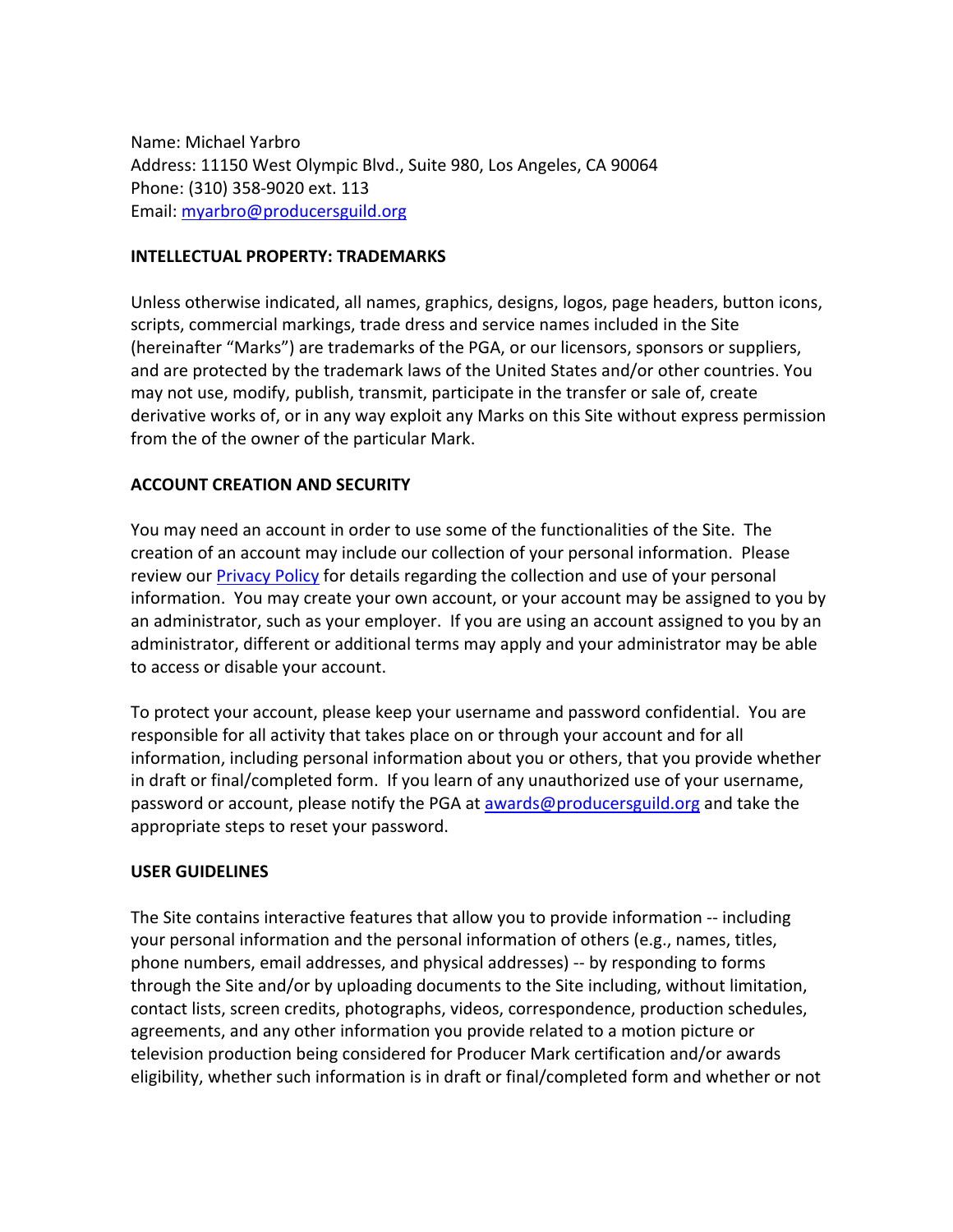such information is finally submitted to the Site (collectively, "Material"). You are solely responsible for your use of any of these interactive features, and you use them at your own risk and with full understanding that we may collect such information as outlined in our Privacy Policy. Your use of such interactive features must comply with the user guidelines below, and all other rules we post, which may be updated from time to time. We reserve the right, but do not have the obligation, to monitor and choose to remove and/or edit any Material. We are not liable for any failure, delay, damages, or results caused by the monitoring, removal and/or editing of any Material.

You may not use the Site to:

- 1. provide any Material that you do not have permission, right or license to provide;
- 2. provide objectionable, offensive, unlawful, deceptive or harmful content;
- 3. provide personal, private or confidential information belonging to others without first obtaining their necessary consent;
- 4. impersonate or misrepresent your affiliation with another person or entity;
- 5. plan or engage in any illegal, fraudulent, or manipulative activity;
- 6. provide Material that contains a virus or other harmful or disruptive content;
- 7. provide Material that could disrupt or interfere with our Site or the networks or servers connected to the Site;
- 8. engage in activity that transmits unauthorized or unsolicited advertising, spam, chain letters, or any other form of solicitation; and/or
- 9. engage in any activity that violates any local, state, national or international law, ordinance or regulation, or that gives rise to civil or criminal liability.

Should you submit Material to our Site that violates any of these provisions, you agree that you shall be solely liable for any damage resulting therefrom.

#### **GRANT OF LICENSE TO USE MATERIAL**

By providing Material to the PGA, you understand and agree that you are granting to us - and represent and warrant that you have the right to grant to us -- a non-exclusive, perpetual, irrevocable, royalty-free right and license to use, publish, reproduce, modify, edit, redact, translate, distribute, sub-license and otherwise use such Material in any form, media or technology now known or hereafter developed in connection with the Producers Mark certification process, the awards eligibility determination process, and any other legitimate business purpose of the PGA consistent with the terms of our Privacy Policy. You also agree that your provision of Material to the PGA shall not impose any obligation on the PGA, whether of attribution or otherwise.

#### **PAYMENTS**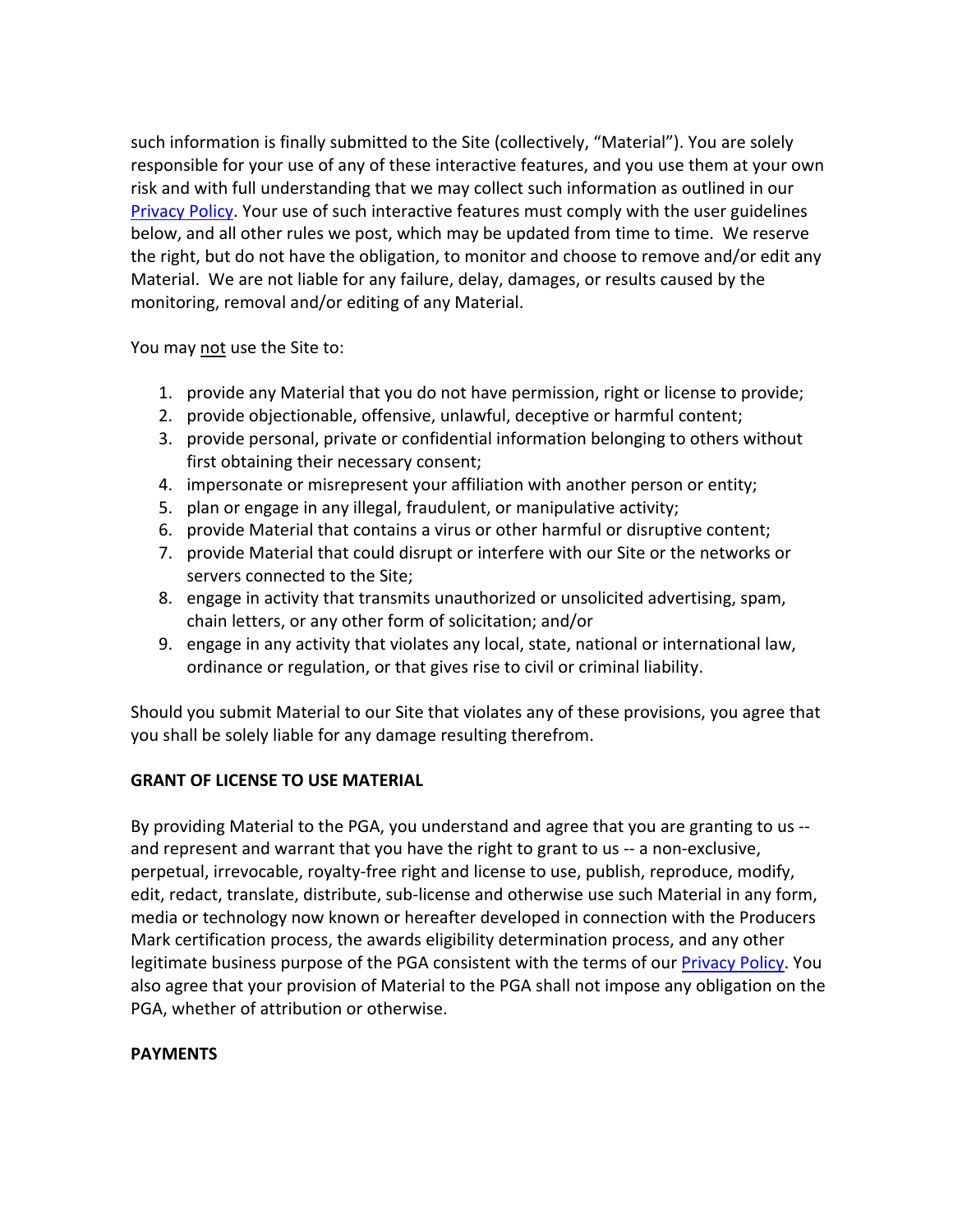We may use a third-party payment service to bill or process any payments online. The processing of payments will be subject to the terms, conditions, and policies of third-party payment services in addition to these Terms and Conditions. You acknowledge that we do not have control over the terms, conditions and policies of such third-parties, and that we may change third-party payment services at any time. We have no automatic obligation to provide refunds or credits. Requests for a refund or credit will be evaluated on a case-bycase basis in our sole discretion.

#### **MONITORING**

We have the right, but not the obligation, to monitor, edit, and/or remove any activity or content on or provided to this Site, including your account and Material.

#### **LINKS**

Links to other online merchants, third-party payment services, or other third-party sites may be available on our Site. Inclusion of any linked site on this Site is for convenience only, and does not constitute our approval or endorsement of the linked site. These linked sites may contain information that is illegal, or that some people may find offensive or inappropriate. You acknowledge that we do not control, monitor, or review the content from these linked sites, and are not responsible for the accuracy, copyright compliance, legality, decency, or any other aspect of the contents or transmissions given or received through such sites. You acknowledge and agree that we will not be responsible or liable, directly or indirectly, for any damage or loss caused or alleged to be caused by or in connection with the use of or reliance on any content, advertising, services, products or other materials on or available from any linked sites. All linked sites shall be subject to the policies and procedures of the owners of such sites. We encourage you to read any linked sites' terms and conditions and/or privacy policies before using such sites. If you choose to leave the PGA Site and access these linked sites, you do so at your own risk.

## **RELEASE**

You agree that the PGA is not responsible or liable for any loss or damage incurred as the result of your use of the Site or provision of Material to the PGA. If there is a dispute between you or any organization and/or individual you find in or through the Site, you understand and agree that we are under no obligation to become involved in such dispute. You hereby forever generally and irrevocably release the PGA and the PGA's directors, officers, members, principals, employees, staff, volunteers, contractors, advertisers, representatives, affiliates, agents, and attorneys, and each of the foregoing parties' respective successors, heirs and assigns (collectively, the "Released Parties"), from any and all claims and causes of action of any nature seeking any remedy whatsoever, at law or in equity, whether now known or unknown, arising from: (1) your use of the Site; (2)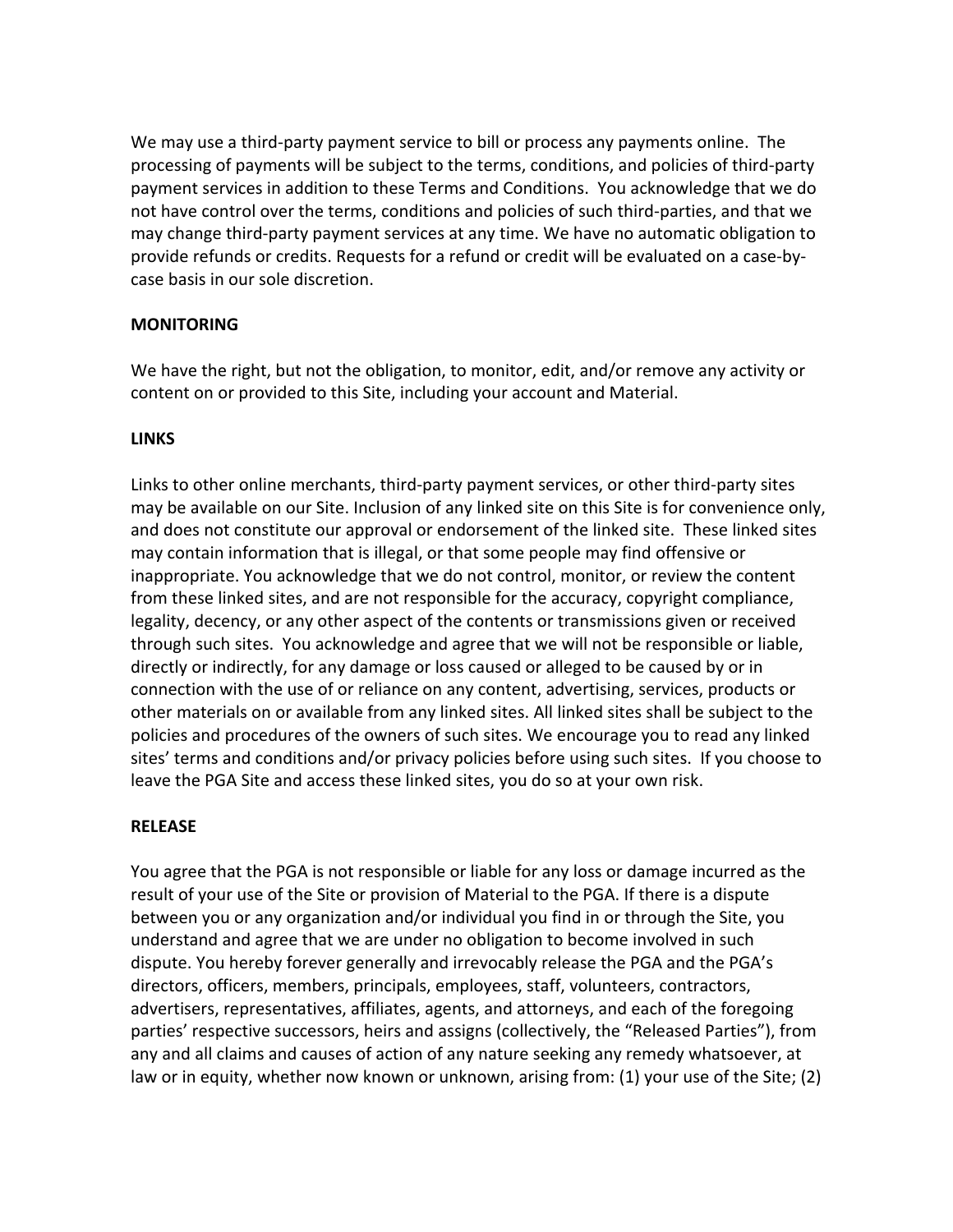your provision of Material to the PGA through the Site or outside the Site; (3) your breach of this Agreement; and/or (4) your violation of any law or rights of any third party.

By using this Site you acknowledge and agree that you are familiar with Section 1542 of the Civil Code of the State of California, which reads as follows: **A GENERAL RELEASE DOES NOT EXTEND TO CLAIMS THAT THE CREDITOR OR RELEASING PARTY DOES NOT KNOW OR SUSPECT TO EXIST IN HIS OR HER FAVOR AT THE TIME OF EXECUTING THE RELEASE AND THAT, IF KNOWN BY HIM OR HER, WOULD HAVE MATERIALLY AFFECTED HIS OR HER SETTLEMENT WITH THE DEBTOR OR RELEASED PARTY**. By using this Site, you understand and expressly waive any and all rights or benefits provided under Section 1542 and any and all similar rights or benefits under any other federal or state statutes or laws of similar effect with respect to all releases set forth in these Terms and Conditions. You further understand and acknowledge the significance and consequence of such specific waiver of Section 1542 of the California Civil Code.

#### **DISCLAIMER**

YOUR USE OF THIS SITE IS AT YOUR OWN RISK. THE CONTENT PROVIDED ON OR THROUGH THE SITE IS PROVIDED ON AN "AS IS" AND "AS AVAILABLE" BASIS, WITHOUT WARRANTIES OF ANY KIND, EITHER EXPRESSED OR IMPLIED. TO THE FULLEST EXTENT PERMISSIBLE BY LAW, WE DISCLAIM ALL WARRANTIES, INCLUDING ANY IMPLIED WARRANTIES OF MERCHANTABILITY, FITNESS FOR A PARTICULAR PURPOSE, TITLE, OR NON-INFRINGEMENT. WE DO NOT WARRANT THAT THE FUNCTIONS OR CONTENT CONTAINED IN THIS SITE WILL BE UNINTERRUPTED OR ERROR-FREE, THAT DEFECTS WILL BE CORRECTED, OR THAT THIS SITE OR THE SERVER THAT MAKES IT AVAILABLE ARE FREE OF VIRUSES OR OTHER HARMFUL COMPONENTS. WE DO NOT WARRANT OR MAKE ANY REPRESENTATION REGARDING USE, OR THE RESULT OF USE, OF THE CONTENT IN TERMS OF ACCURACY, RELIABILITY, OR OTHERWISE. THE CONTENT MAY INCLUDE TECHNICAL INACCURACIES OR TYPOGRAPHICAL ERRORS, AND WE MAY MAKE CHANGES OR IMPROVEMENTS AT ANY TIME. YOU, AND NOT PGA, ASSUME THE ENTIRE COST OF ALL NECESSARY SERVICING, REPAIR, OR CORRECTION IN THE EVENT OF ANY LOSS OR DAMAGE ARISING FROM THE USE OF THIS SITE OR ITS CONTENT. WE MAKE NO WARRANTIES THAT YOUR USE OF THE CONTENT WILL NOT INFRINGE THE RIGHTS OF OTHERS AND ASSUME NO LIABILITY OR RESPONSIBILITY FOR ERRORS OR OMISSIONS IN SUCH CONTENT.

## **LIMITATIONS OF LIABILITY**

PGA AND THE RELEASED PARTIES WILL NOT BE LIABLE FOR ANY INCIDENTAL, DIRECT, INDIRECT, PUNITIVE, ACTUAL, CONSEQUENTIAL, SPECIAL, EXEMPLARY, OR OTHER DAMAGES, INCLUDING LOSS OF REVENUE OR INCOME, PAIN AND SUFFERING, EMOTIONAL DISTRESS, OR SIMILAR DAMAGES, EVEN IF PGA OR ANY SUCH RELEASED PARTY HAS BEEN ADVISED OF THE POSSIBILITY OF SUCH DAMAGES, RESULTING FROM (I) ANY ERRORS OR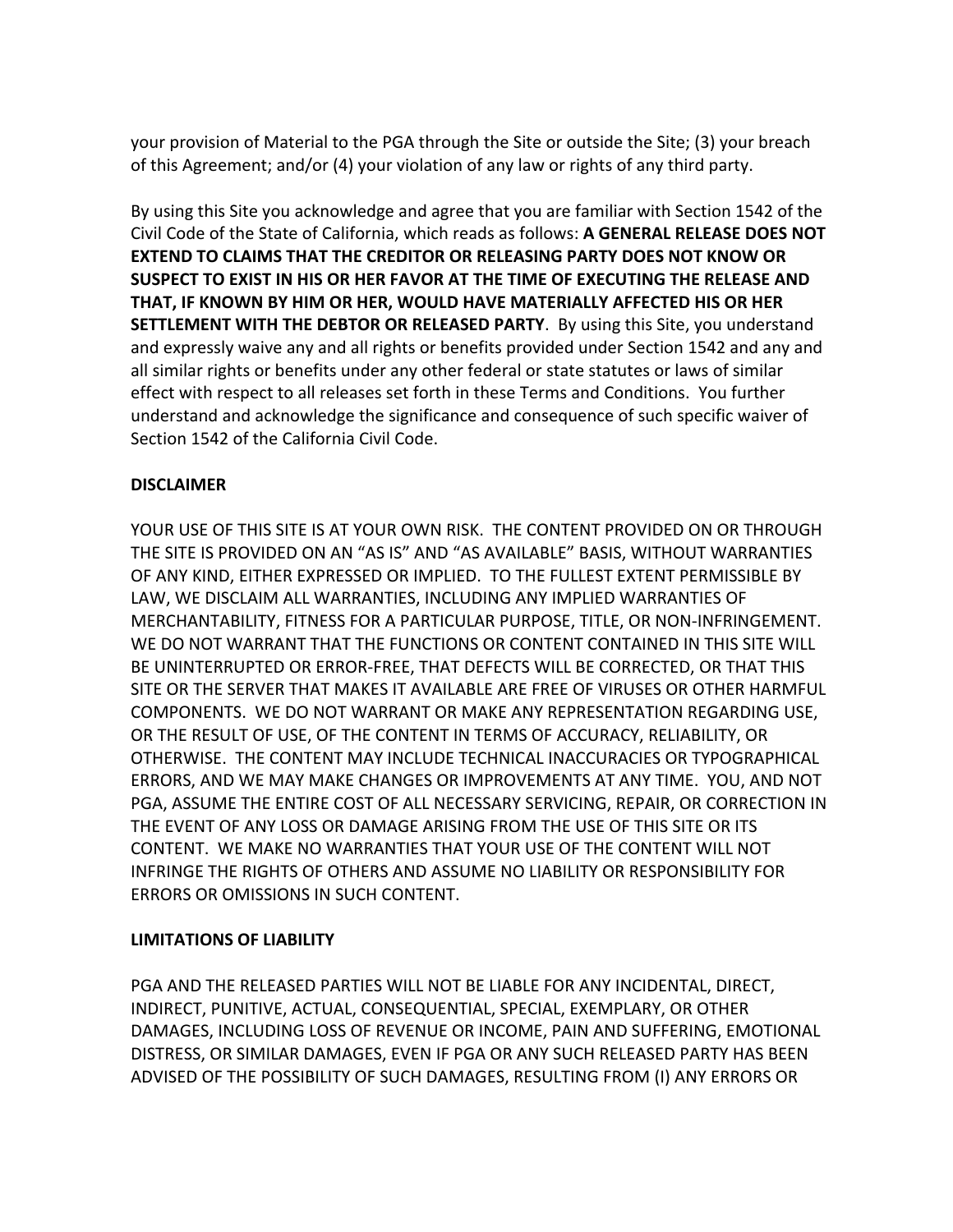OMISSIONS FROM THE SITE, (II) THE UNAVAILABILITY OR INTERRUPTION OF THE SITE OR ANY FEATURES THEREOF, (III) YOUR USE OF THE SITE, AND/OR (IV) THE CONTENT CONTAINED ON THE SITE. IN NO EVENT WILL THE COLLECTIVE LIABILITY OF THE PGA AND THE RELEASED PARTIES (REGARDLESS OF THE FORM OF ACTION, WHETHER IN CONTRACT, TORT, OR OTHERWISE) EXCEED THE GREATER OF \$100 OR THE AMOUNT YOU HAVE PAID TO PGA FOR THE APPLICABLE CONTENT OR SERVICE OUT OF WHICH LIABILITY AROSE.

## **INDEMNIFICATION**

You agree to indemnify, defend and hold harmless the PGA and the Released Parties from all claims, demands, losses, costs, expenses, obligations, liabilities, damages and deficiencies, including interest, penalties and attorneys' fees, that may be asserted against or incurred by the PGA and/or the Released Parties at any time, including but not limited to such claims, etc. which may be asserted in connection with: (1) your use of the Site; (2) your provision of Material to the PGA through the Site or outside the Site; (3) your breach of this Agreement; and/or (4) your violation of any law or rights of any third party.

#### **UNRELATED MATERIALS**

Please do not provide any material to the PGA that is unrelated to a motion picture or television production being considered for Producer Mark certification and/or awards eligibility, including, without limitation, any creative materials or product or service ideas or inventions. You agree and understand that the PGA is not obligated to use and is not responsible for the protection of any unsolicited material, and may choose to discard any unsolicited material without any liability whatsoever.

## **GOVERNING LAW**

You acknowledge and agree that this Agreement shall be governed by and construed in accordance with the laws of the State of California, excluding its conflict of law provisions. You hereby submit to exclusive jurisdiction in the federal and state courts of California, and you agree to expressly waive any claim of improper venue and any claim that such courts are an inconvenient forum.

#### **GENERAL**

If any provision of this Agreement is held to be invalid or unenforceable, such provision shall be construed in a manner consistent with applicable law to reflect, as nearly as possible, the original intentions of the parties, and the remaining provisions shall be enforced. Section headings are for reference purposes only and in no way define, limit, construe or describe the scope or extent of such section.